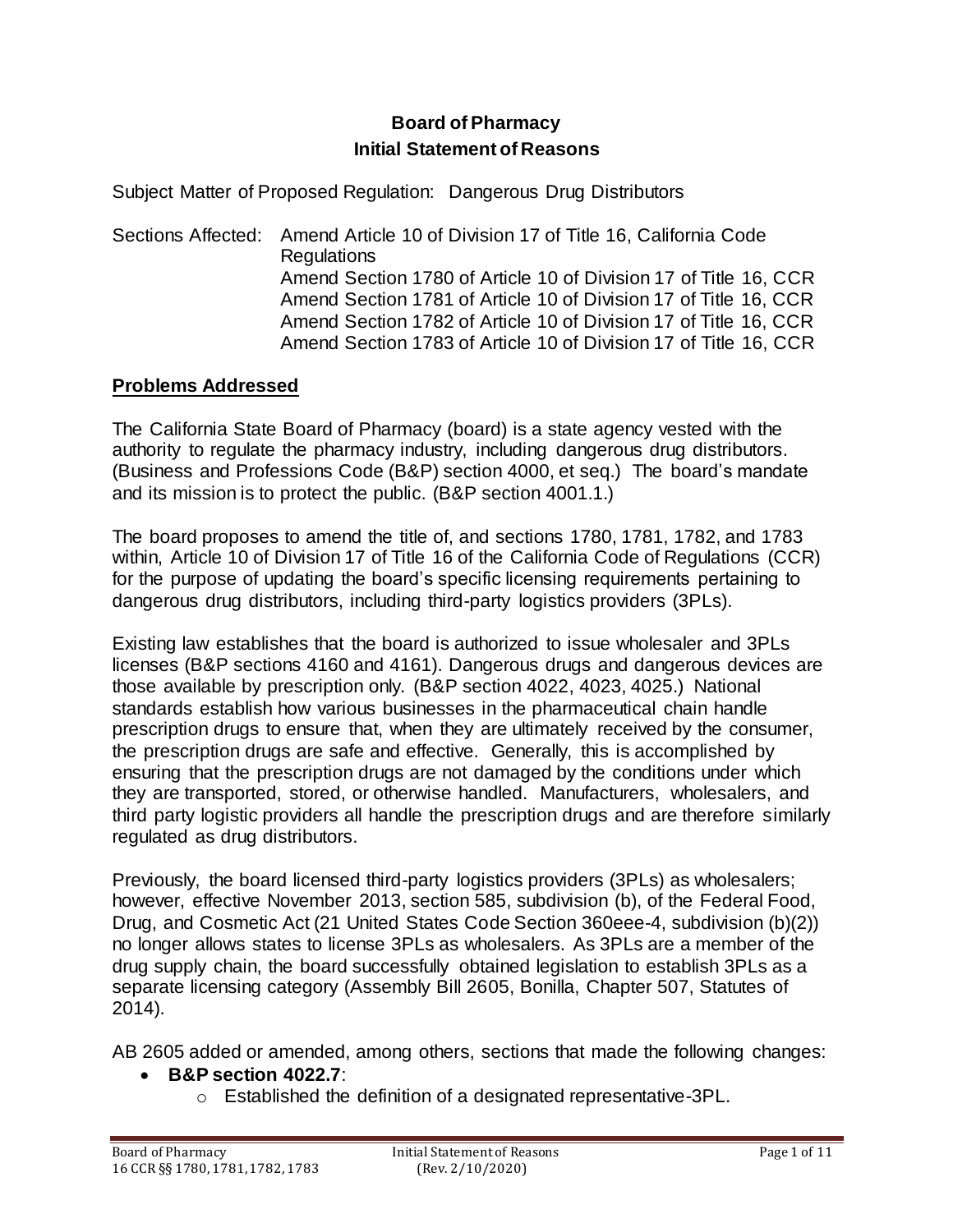- $\circ$  Established the definition of a responsible manager, who is also a designated representative-3PL.
- **B&P section 4045**:
	- o Established the definition of a "third-party logistics provider." A 3PL provides or coordinates the warehousing of, or other logistics services for, a prescription drug or device on behalf of another person. The 3PL does not, however, take ownership, nor have responsibility to direct the sale or disposition of, the drug or device.
- **B&P section 4053.1**:
	- $\circ$  Established the board's authority to issue a license to a designated representative–3PL and specified that person's role as providing sufficient and qualified supervision of a 3PL's place of business by ensuring the safe handling, storage, warehousing, distribution, and shipment of drugs and devices.
	- o Established the minimum qualifications to obtain said license.
- **B&P section 4160**:
	- o Established the board's authority to issue a 3PL license and specifies that the location must operate with a designated representative-3PL present.
	- o Established that, no person may act as a 3PL without, first, obtaining a license from the board.
- **B&P section 4161**:
	- $\circ$  Established the board's authority to issue a nonresident 3PL license for those performing the services outside California for drugs that ultimately come into California.
	- $\circ$  Requires board licensure for anyone operating as a nonresident 3PL.

Existing regulations specify how a wholesaler must operate, specifying conditions it must meet in the operation of its business. This proposal will modify those sections to reflect that 3PLs are held to the same standards as the wholesalers by specifying the conditions under which the drugs are secured, maintained, accessed, monitored, and handled. It will reimpose those regulations that applied to 3PLs before the change in federal and state law. It will specify when a 3PL must have a designated representative-3PL present and in control. It will require activity reporting to the board. It will also specify where and to whom a 3PL may furnish a dangerous drug or device, and require record keeping with respect to its functions.

Existing law permits the board to take action to prevent the sale of drugs that do not conform to the standard and tests as to quality and strength, provided in the latest edition of the United States Pharmacopoeia (USP) or the National Formulary, or that violate any provision of the Sherman Food, Drug, and Cosmetic Law (Part 5 (commencing with Section 109875) of Division 104 of the Health and Safety Code). Existing law requires designated representatives, individuals who are responsible for the safety wholesalers or 3PLs, to be knowledgeable and understand the safe storage, handling, and transport of dangerous drugs and dangerous devices. (B&P §§ 4053, 4053.1.)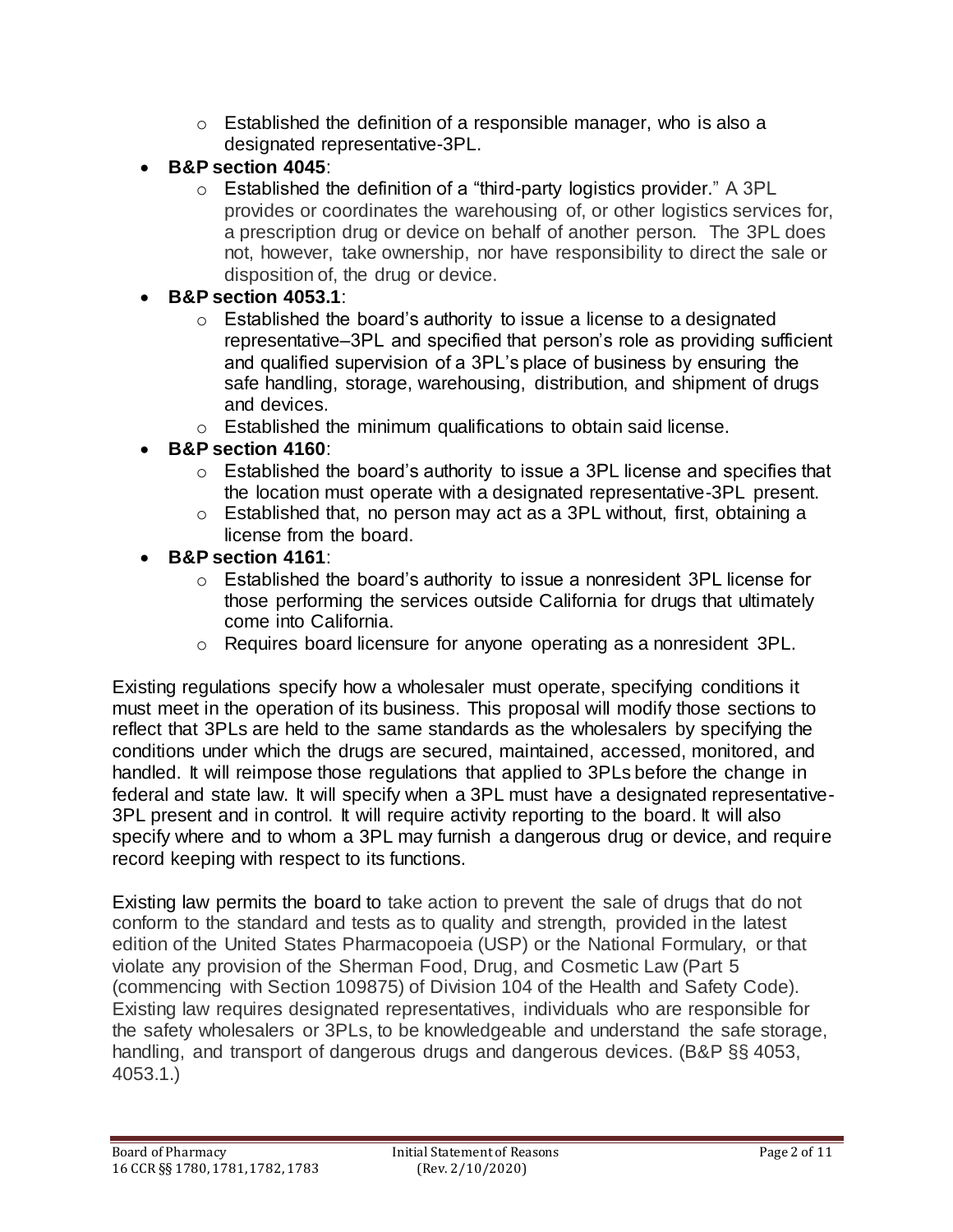In addition to the changes above, the proposal will update the references in regulation section 1780 to the storage and handling standards of the United States Pharmacopeia (USP), which currently refers to the standards in the 1990,  $22<sup>nd</sup>$  Revision, to reference the most recent edition. This change will require that wholesalers and 3PLs follow the current version of the USP with respect to storage and handling standards. The United States Pharmacopeia is the international standard for handling drugs, including their storage conditions, to ensure that the drugs maintain their safety and efficacy. Not referencing the current standards could impact patient safety. For example, if storage conditions are too hot, a drug could lose potency, and the consumer could be harmed by taking a drug that does not provide the anticipated effect.

# **Benefits**

This regulatory proposal will benefit the health and welfare of California residents because the proposed regulation will require 3PLs to transport, store and otherwise handle dangerous drugs under conditions that make it more likely that the drugs will be safe and effective when received by the consumer. Additionally, the standards are consistent with the standards for drug wholesalers, which is also how entities performing the same functions were previously regulated. Requiring 3PLs to meet minimum qualifications for licensure and operation, allows the board to ensure that the drug supply chain is safe and that the drugs being distributed to consumers are effective. As third-party logistics providers can no longer be licensed as wholesalers, by clearly specifying the minimum qualification for 3PLs, these regulations will ensure that the pharmaceutical drug supply chain is regulated consistently.

# **Specific Purpose of Proposed Changes and Rationale**

The board's proposal would make the following changes:

# **Amend Article 10 of Division 17 of Title 16 of the CCR**

The board is proposing to amend the title of Article 10 from "Wholesalers" to "Dangerous Drug Distributors," to reflect that this article applies to drug manufacturers, wholesalers, and 3PLs. The term "dangerous drug distributors" was selected because it is a broad term that can include the many functions these entities perform, including manufacturing, storing, transporting and selling dangerous drugs and devices.

# **Amend Section 1780 of Article 10 of Division 17 of Title 16 of the CCR**

The board is proposing to amend the title of this section from "Minimum Standards for Wholesalers" to "Minimum Standards for Wholesalers and Third-Party Logistics Providers" which will provide clarity to whom the minimum standards apply. Within this entire section "and third-party logistics provider" has been added anywhere the terms "wholesale" or "wholesaler" is used. This change will require each of the existing minimum requirements that apply to a wholesaler, to now apply to 3PLs. As 3PLs perform similar functions as wholesalers, and they have the same responsibilities to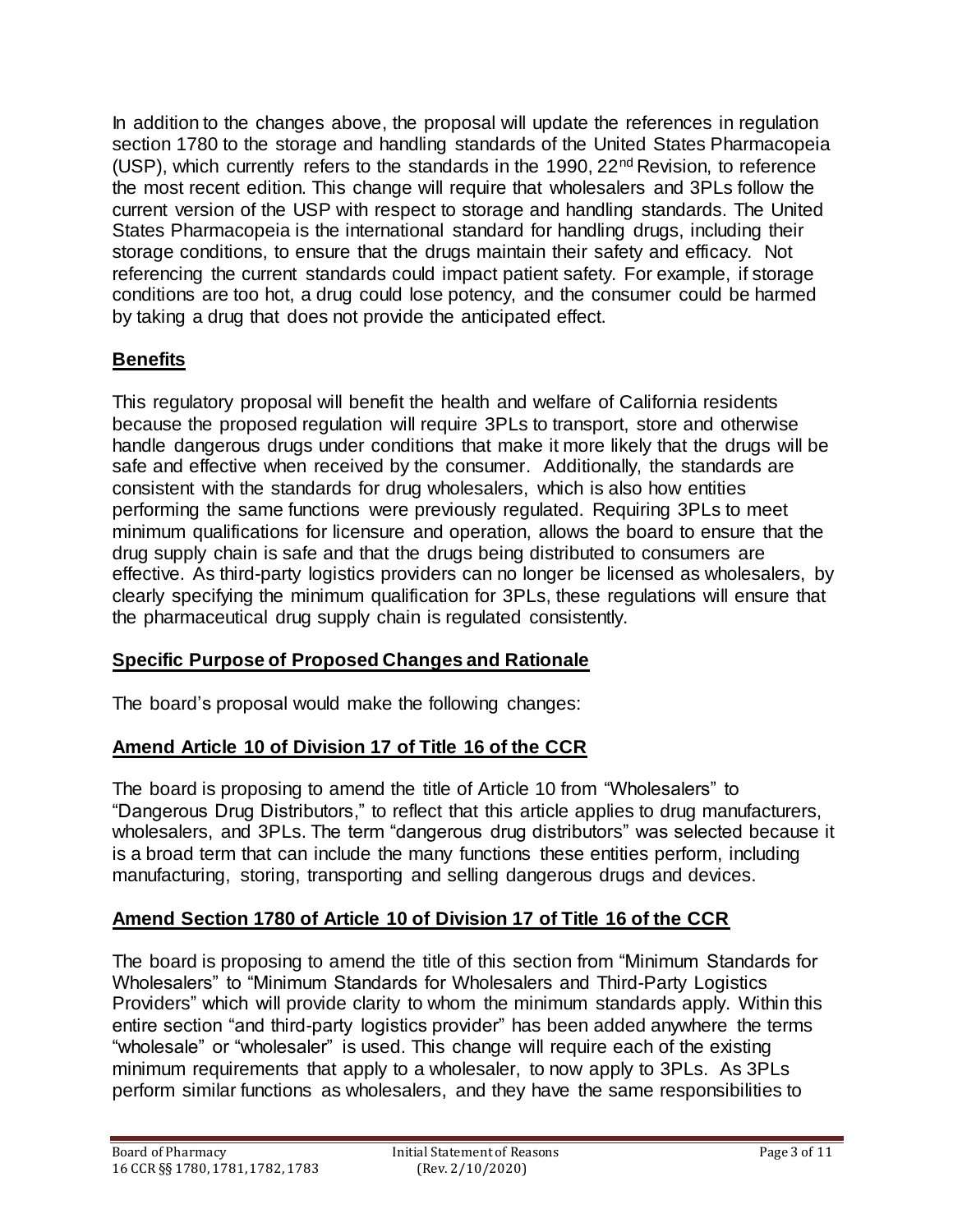safeguard the drugs so that the drugs maintain their potency, efficacy, and safety, it is necessary to include their reference here and throughout this section. Dangerous drugs, generally, are those drugs that require a prescription under state or federal law. The drugs require a prescription because without direction by a medical professional, they pose a risk to a consumer.

Subsection (a) of the regulation will require a 3PL to store the dangerous drugs in a secured and lockable area, therefore keeping them from being taken and used without a prescription.

Subsection (b) will require a 3PL to maintain its premises clean and orderly, well ventilated, free from rodents and insects, adequately lighted, its plumbing in good repair, temperature and humidity at appropriate levels for the drugs, and its fixtures and equipment to be in a clean and orderly condition, all to ensure that the drugs do not become adulterated during storage, which would pose a risk to consumers.

Subsection (c) will require 3PLs to limit access to authorized personnel, to have an alarm and security system, and be well-lighted on the outside perimeter to minimize the risk of theft of dangerous drugs and, therefore their use by individuals without a prescription. The term "wholesaler" was removed as the section will apply to both wholesalers and 3PLs.

Subsection (d) will require 3PLs to examine shipments for identity, damage, contamination or other things that might make the drugs less safe for the public. The subsection is also amended to change "or" to "and" because it is necessary for wholesalers and 3PLs to examine the shipments upon receipt and before shipment as specified in subsections  $(d)(1)$  and  $(d)(2)$ . It is necessary to examine the shipment upon receipt to ensure that the containers were not damaged or contaminated during shipment from the manufacturer. Additionally, it is necessary to examine the containers prior to shipment to ensure that the containers were not damaged or contaminated during storage at the facility. This amendment will eliminate possible confusion with the regulation and with industry standard practice.

Subsection (e) will specify how 3PLs handle returned, damaged, and outdated drugs, specifically to make sure they are physically stored separate from salable stock, making it less likely that they are inadvertently placed into the stream of commerce. It will also make the dangerous drugs or devices and 3PL facility easier to inspect.

Subsection (f) will require a 3PL to prepare written policies and procedures to address the receipt, security, storage, inventory and distribution of drugs, including losses; to correct errors and inaccuracies in inventories, and maintaining records of proper storage; to comply with federal regulation; to keep the records for three years; to maintain a list of officers, directors and managers, including their duties and qualifications; and to train its personnel to ensure compliance. This provision would make it more likely the drugs are being safely handled because the 3PL should be well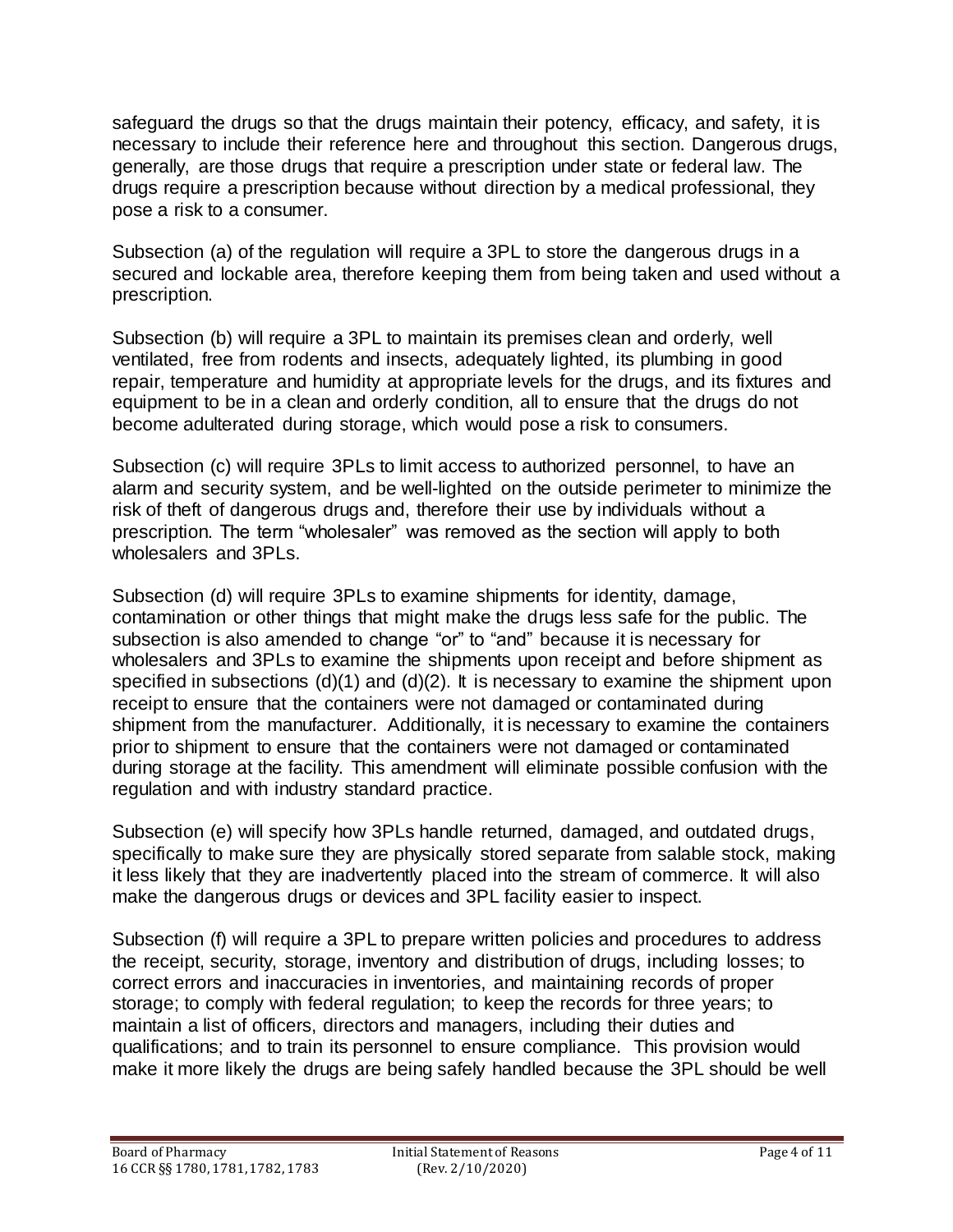organized, and well run with trained personnel. It will also make the facility easier to inspect.

Subsection (g) will require the 3PL to certify that it meets the requirements of the section upon licensure or renewal. The affirmative statement that it complies with these provisions makes it more likely the 3PL will follow the provisions, and therefore more likely that the drug supply going to consumers is safe and effective. This section is further amended to add the requirement that the applicant for renewal certify under penalty of perjury that the requirements for renewal have been met. The requirement to certify under penalty of perjury is required because the potential consequence should make the individual signing the certification be truthful, take compliance seriously, and thereby making it more likely that they will comply with the substance of the board's regulation, and that the dangerous drugs will be stored and transported in a manner to keep them safe and effective. In addition, in the event enforcement action is necessary, the certifying individual may be held accountable for failing to be truthful.

Subsections (b) and (e)(3) are additionally amended to require wholesalers and 3PLs to apply the standards set forth in the latest edition of the United States Pharmacopeia (USP), rather than the standards from an outdated version (1990, 22nd Revision). This change will require that wholesalers and 3PLs follow the current version of the USP with respect to storage and handling standards. The United States Pharmacopeia is the international standard for handling drugs, including their storage conditions, to ensure that the drugs maintain their safety and efficacy. For example, if storage conditions are too hot, a drug could lose potency, and the consumer could be harmed by taking a drug that does not provide the anticipated effect. Compliance with the United States Pharmacopeia is also required by the U.S. Code (Section 321 of Title 21), the Code of Federal Regulations (Section 205.50 of Title 21), and Business and Professions Code section 4342. As compliance with the USP standards is established as a requirement of both federal and state law, the board determined removing the specific reference to a particular version of USP to be appropriate. The federal Food and Drug Administration has the ability to provide input in USP's maintenance, and numerous state and federal laws require compliance with official compendium, including USP, which explicitly incorporate any addendum thereto.

The Note's references are also updated to accurately reflect the appropriate law sections. Citations are also added for sections 4025, 4045, 4053.1, 4161.5, and 4342 of the Business and Professions Code; sections 109985 and 111280 of the Health and Safety Code; section 321 of Title 21 of the U.S Code; and section 205.50 of Title 21 of the Code of Federal Regulations.

# **Amend Section 1781 of Article 10 of Division 17 of Title 16 of the CCR**

The board is proposing to amend the title of the section from "Exemption Certificate" to "Pharmacist or Designated Representative on Premises and in Control" to clearly describe the subject of the section. The section is additionally amended to add the heading "(a)" prior to the existing language. The existing language requires a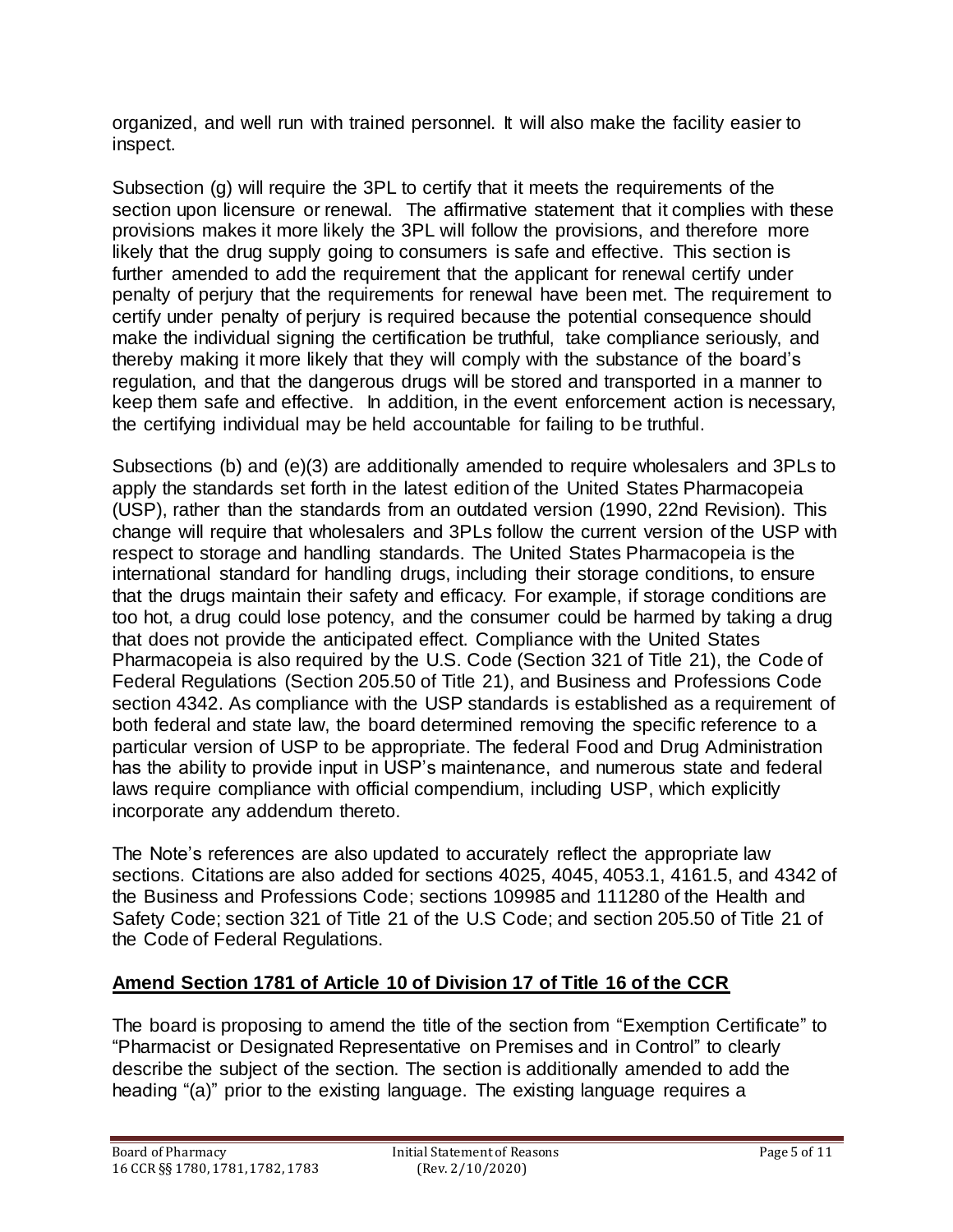pharmacist or designated representative be present and in control of a manufacturer or wholesaler. New subdivision (b) was added to require a designated representative-3PL to be present and in control of the 3PL facility while business is being conducted. B&P section 4160, subdivision (e), requires a "responsible manager," who must be licensed as a designated representative-3PL, to be in charge. Like manufacturers and wholesalers, the person on the premises and in charge while business is being conducted should be a licensee. By having an appropriately licensed person on premises during any operations, it is more likely the dangerous drugs will be handled and stored appropriately, making the drug supply safer for the public.

Within the text and Note, references to section 4054 of the B&P is deleted; section 4054 refers to an exemption to what acts must be done by a pharmacist. The reference is not applicable to the pharmacists working at a manufacturer, wholesaler, or 3PL and it has therefore been deleted.

Additionally, the Note was updated to reference B&P sections 4022.5, 4022.7, 4160, and 4161, because those refer to the statute with the licensing requirements for a designated representative–3PL and to the wholesaler's and third-party logistics provider's requirements to have designated representatives.

# **Amend Section 1782 of Article 10 of Division 17 of Title 16 of the CCR**

The board is proposing to amend this section to remove "and" before "wholesale" and add "and third-party logistics providers" to the first sentence to ensure the proper licensees are referenced in the section. Non-substantive changes were made to make the sentence more easily understood (making the subject singular, rather than plural). As amended, this section will require 3PLs to report to the board or its designee, up to 12 times a year, all sales of dangerous drugs subject to abuse as designated by the board. The 3PL will have to make the report within 30 days of the request in the form requested by the board. This will make the standard the same for 3PLs, manufacturers, and wholesalers. The reason for requiring the reports within a particular time frame is because the board uses the information to determine compliance with Pharmacy Law and it needs the records timely for inspections or investigations. The board requires the reports no more than 12 times a year to make sure that the demands are reasonable for the licensee. The board will determine, on a case by case basis, the drugs about which the information is needed, and the thresholds for reporting. While the board can review all distribution records at any time pursuant to Business and Professions Code section 3081 and regulation section 1783, this reporting requirement allows the board to obtain data between inspections from dangerous drug distributors where, on a case by case basis, the board determines there is a need to monitor one or more particular drugs. The board cannot always reliably anticipate which drugs are subject to abuse; in addition, the licensees may generally maintain more reliable records because they will not know which drugs the board will ask about in advance. Under these circumstances, the licensees' duty to respond to board requests for drugs identified on a case by case basis helps the board monitor the industry.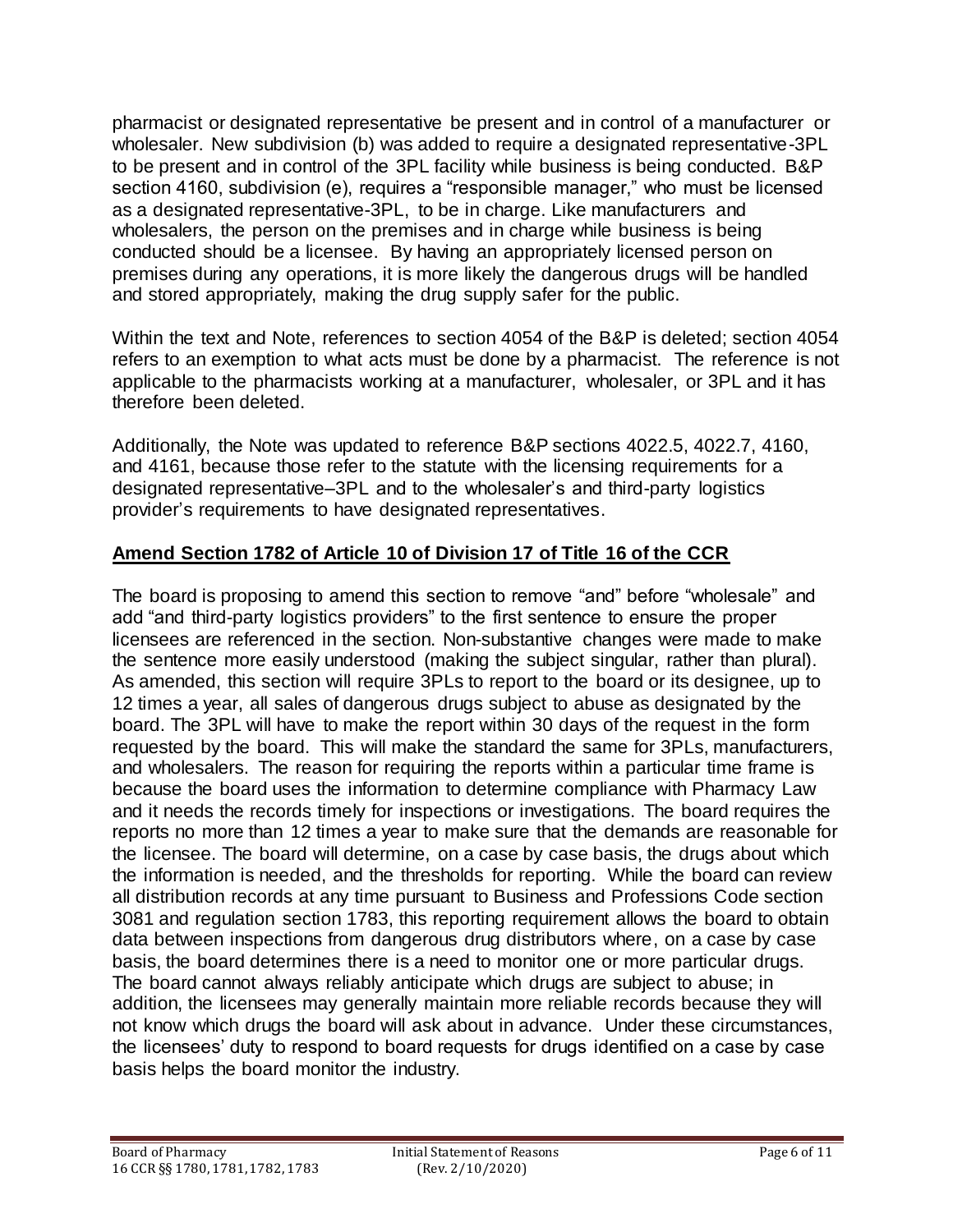Additionally, the Note is updated to remove the outdated reference to Health and Safety Code section 26692, as this section has been repealed, and add references to B&P sections 4051.1, 4164, and 4165.

#### **Amend Section 1783 of Article 10 of Division 17 of Title 16 of the CCR**

The board is proposing to amend this section to add "or Third-Party Logistics Provider" to the section title to clearly identify to whom the section applies. This entire section is further amended to add "or third-party logistics provider" after "wholesaler" at all locations within the section and make grammatical changes to incorporate the addition of 3PLs to the entities subject to the section. These changes will require each of the existing requirements that apply to a manufacturer or wholesaler, to now apply to 3PLs. As 3PLs have the same statutory licensing requirements as wholesalers, and they have the same responsibilities to safeguard the drugs so that the drugs maintain their potency, efficacy, and safety, it is appropriate to include their reference here. The standards are required to keep the drugs safe and secure; applying the standards for wholesalers to 3PLs makes sense because they have been sufficient in the context of wholesalers, to keep industry expectations consistent, and to standardize board review.

Subsection (a) of the regulation will require that a 3PL can only furnish dangerous drugs or devices to authorized persons and require a 3PL, prior to furnishing the dangerous drugs or devices to an unknown person, to contact the board or other government entity to confirm that the person is authorized to receive the dangerous drugs or devices. By ensuring that only people with appropriate authority have access to the drugs and devices, the board can better monitor and control the safety and efficacy of the drugs. A controlled chain of custody makes it more likely that the patient receiving the drug receives a legitimate drug that is safe and effective.

Subsection (b) will require a 3PL to confirm that the recipient of dangerous drugs is a legally authorized person to receive the dangerous drugs or devices prior to furnishing the product. The existing regulation defines authorized person, which will apply to 3PLs, as someone who has a license from the board that allows the holder to obtain the drugs, or someone with similar authority authorized by another jurisdiction or the federal government. Similar to the prior requirement, controlling the chain of custody allows the board to monitor and control the drugs for a consumer.

Subsection (c) will require 3PLs to only deliver dangerous drugs or devices to the premises listed for the licensee. Additionally, it would allow for the 3PL to furnish dangerous drugs or devices to an authorized person or agent of said person at the 3PL location if specific parameters are met. Those parameters permit the 3PL to use this method only when (1) the identity and authorization of the recipient is established and (2) the method of receipt is only to meet the immediate need of a patient of the authorized person. These parameters ensure that the identity of the recipient is validated and that an unauthorized individual is not receiving the dangerous drugs or devices. Additionally, restricting the quantity that can be picked up at the 3PL facility reduces the quantity susceptible to diversion in transit and maintains a secure chain of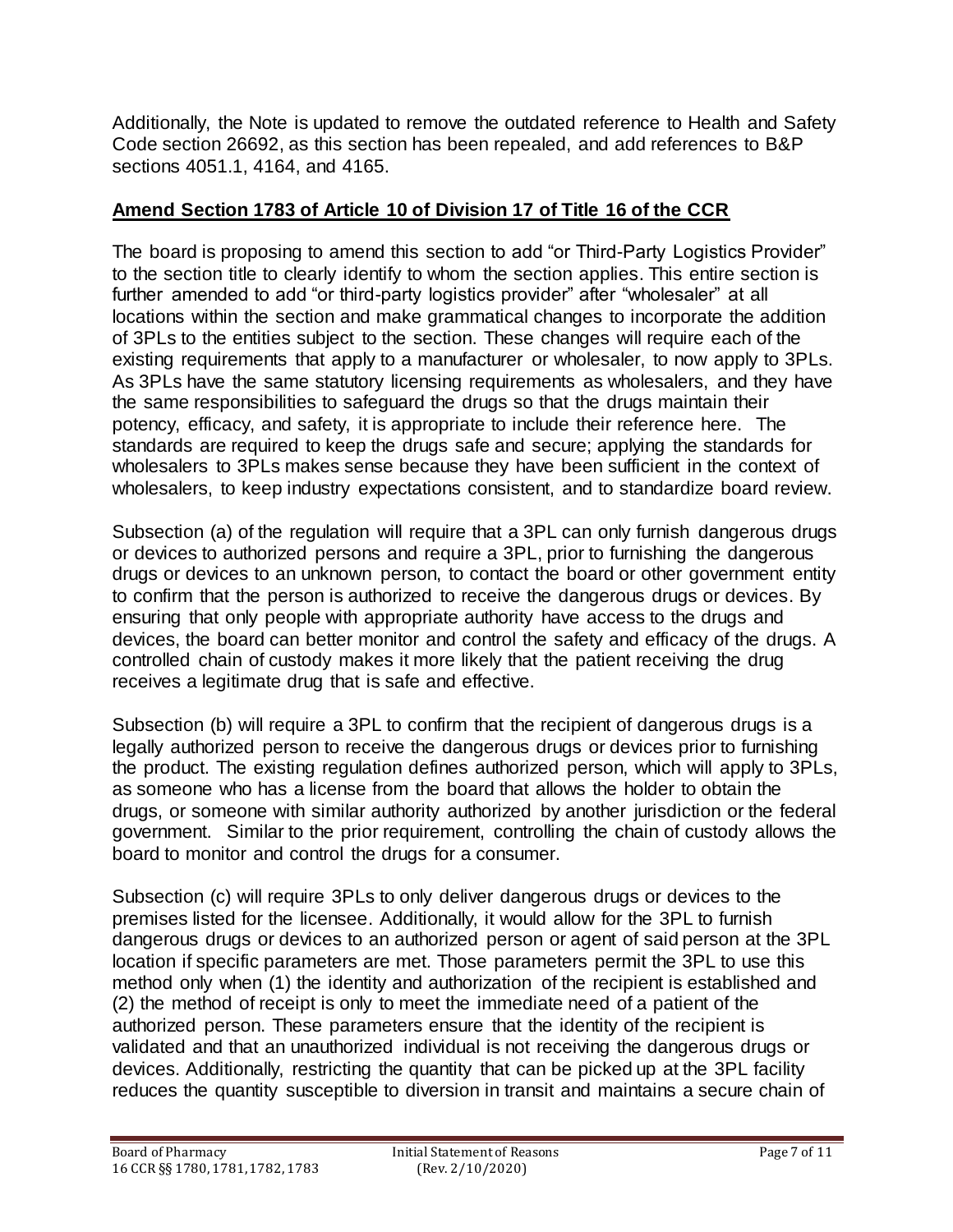custody. The subsection will specify that 3PLs may provide dangerous drugs or devices to a hospital pharmacy receiving area if authorized personnel signs, at the time of delivery, a receipt showing the type and quantity of the dangerous drugs or dangerous devices actually received. Finally, subsection (c) specifies the requirement of the authorized person to notify the 3PL should there be a discrepancy with the dangerous drugs or devices by the next business day. By ensuring the delivery location matches the authority, it makes it more likely that the drugs will not be diverted or stolen and delivered to people without a lawful prescription or who do not know how to handle the drugs to maintain their safety and efficacy. By ensuring the individuals receiving the drugs are affiliated with the person authorized to receive the drugs, the chain of custody of drugs remains secure. Receiving areas at hospitals must timely sign and identify what they received so that drugs stay secure and are not diverted or stolen. They must report discrepancies within one business day to readily identify any problems so that it can be corrected as soon as possible.

Subsection (d) will specify from whom a 3PL may accept payment, and extend credit to, for the purchase of dangerous drugs or devices. This again ensures the distributor knows who the drugs are being given to, that the person may lawfully obtain them, and creates a record that will dissuade a distributor from ignoring inconsistencies in a transaction in favor of a profit. This is one more way to prevent the drugs from getting to people without a prescription, or from being mishandled and therefore damaged and less safe, before the patient receives them. Additionally, a typographical error was corrected to change the term "mermit" to "permit".

Subsection (e) will specify the retention of records for dangerous drugs or devices furnished by the 3PL. These records are to be maintained by both the authorized person and the 3PL. These records are currently maintained by the authorized person and the manufacturer or wholesaler. This change will require each of the existing requirements that apply to a manufacturer or wholesaler, to now apply to 3PLs. It will also make them easier to inspect. Specifically, the regulation will require the 3PL to maintain records for three years from when they were made, and the records must be made available for inspection during business hours. These requirements enable the board to trace and track each drug for three years. The three-year period for record keeping is a reasonable period given the time it might take to discover a problem at the consumer level and trace it back to its source(s) and to determine what, if any, problem occurred. The time period also mirrors other record keeping retention requirements created by the board, including in pharmacies, making it easier to implement for the board and its licensees.

Additionally, the Note is updated to add a reference to B&P sections 4025, 4105, and 4165 in compliance with section 11346.2(a)(2) of the Government Code.

# **Underlying Data**

1. Assembly Bill 2605 (Bonilla, Statutes of 2014, Chapter 507).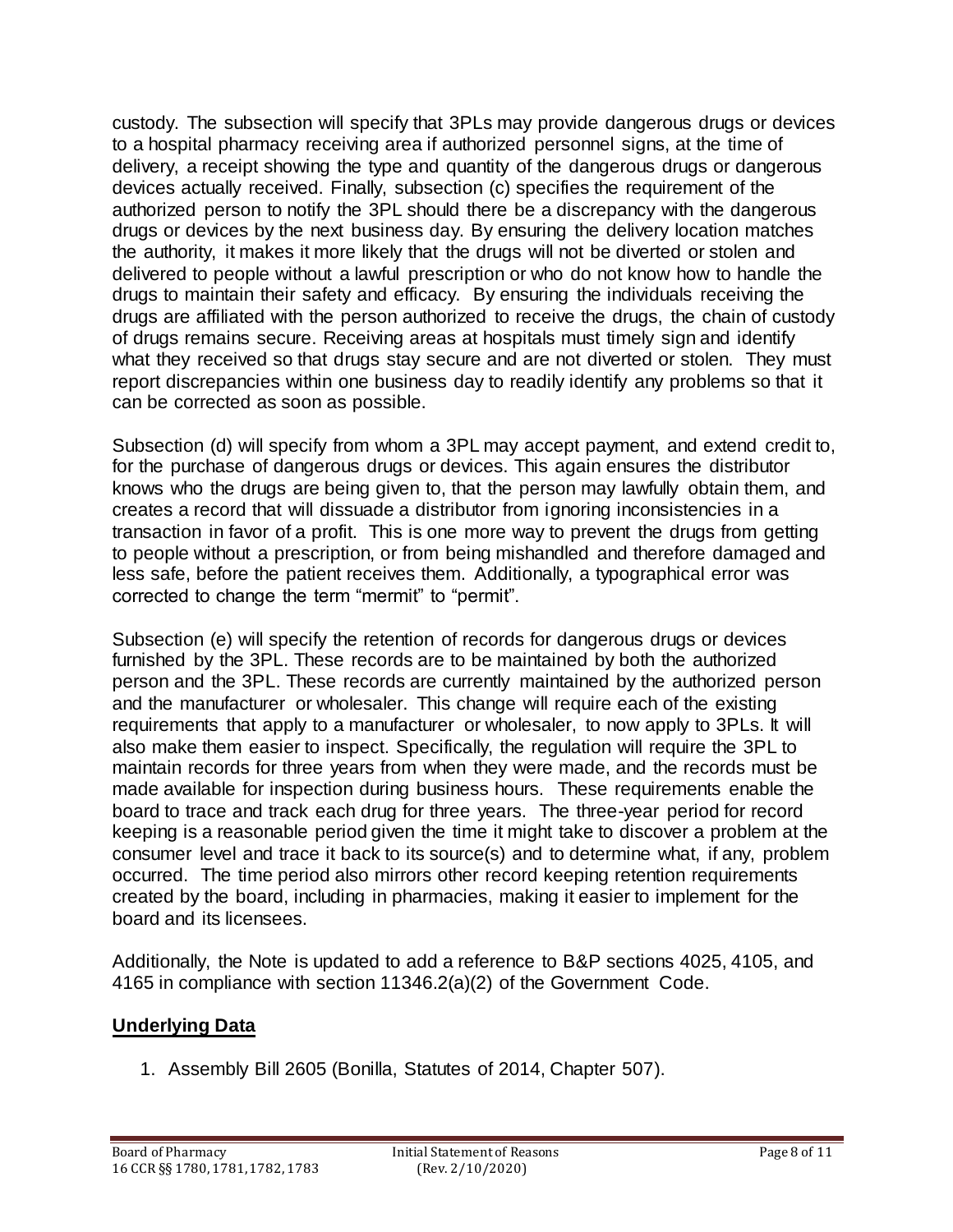- 2. Federal Food, Drug, and Cosmetic Act (Drug Quality and Security Act) <https://www.gpo.gov/fdsys/pkg/BILLS-113hr3204enr/pdf/BILLS-113hr3204enr.pdf>
- 3. 21 USC Chapter 9, Subchapter V, Part H: Pharmaceutical Distribution Supply **Chain** [http://uscode.house.gov/browse/prelim@title21/chapter9/subchapter5/partH&editi](http://uscode.house.gov/browse/prelim@title21/chapter9/subchapter5/partH&edition=prelim) [on=prelim](http://uscode.house.gov/browse/prelim@title21/chapter9/subchapter5/partH&edition=prelim)
- 4. Relevant Meeting Materials and Minutes from Board of Pharmacy Committee Meeting held January 10, 2014 (Materials: Agenda Item I(b) Pages 1-6 plus Attachments 1 and 2, Minutes: Pages 1-6).
- 5. Relevant Meeting Materials and Minutes from Board of Pharmacy Meeting held January 29-30, 2014 (Materials: Agenda Item XV(b) Pages 1-6 plus Attachments 2 and 3, Minutes: Pages 1, 33-36).
- 6. Relevant Meeting Materials and Minutes from Board of Pharmacy Meeting held April 23-24, 2014 (Materials: Agenda Item VIII Pages 1-3 plus Attachment 2, Minutes: Pages 1 and 9).
- 7. Relevant Meeting Materials and Minutes from Board of Pharmacy Meeting held July 30-31, 2014 (Materials: Agenda Item XI Pages 1-3 plus Attachment 1, Minutes: Pages 1, 15-16).
- 8. Relevant Meeting Materials and Minutes from Board of Pharmacy Meeting held October 28-29, 2014 (Materials: Agenda Item V Pages 1-2 plus Attachment 1, Minutes: Pages 1and 4).
- 9. Relevant Meeting Materials and Minutes from Board of Pharmacy Committee Meeting held December 17, 2014 (Materials: Agenda Item II(f) and II(k) Pages 1,8-10 plus Attachments 6 and 10, Minutes: Pages 1,13-14,17-18)
- 10.Relevant Meeting Materials and Minutes from Board of Pharmacy Meeting held January 27-28, 2015 (Materials: Agenda Item XIII(k) Pages 1 and 11 plus Attachment 10, Minutes: Pages 1, 45-46).
- 11.Relevant Meeting Materials and Minutes from Board of Pharmacy Committee Meeting held March 26, 2015 (Materials: Agenda Item II(h) Pages 1 and 8 plus Attachment 7, Minutes: Pages 1,16-18)
- 12.Relevant Meeting Materials and Minutes from Board of Pharmacy Meeting held April 21-22, 2015 (Materials: Agenda Item XIII(h) Pages 1,10-11 plus Attachment 8, Minutes: Pages 1 and 16).
- 13.Relevant Meeting Materials and Minutes from Board of Pharmacy Meeting held July 27-29, 2015 (Materials: Agenda Item X(f) Pages 1 and 10 plus Attachment 6, Minutes: Pages 1, 15-16).
- 14.Relevant Meeting Materials and Minutes from Board of Pharmacy Committee Meeting held September 27, 2016 (Materials: Agenda Item 6, Pages 1 and 5 plus Attachment 6, Minutes: Pages 1, 10-14).
- 15.Relevant Meeting Materials and Minutes from Board of Pharmacy Meeting held October 26-27, 2016 (Materials: Agenda Item X(f) Pages 1 and 10 plus Attachment 6, Excerpt from Meeting Minutes).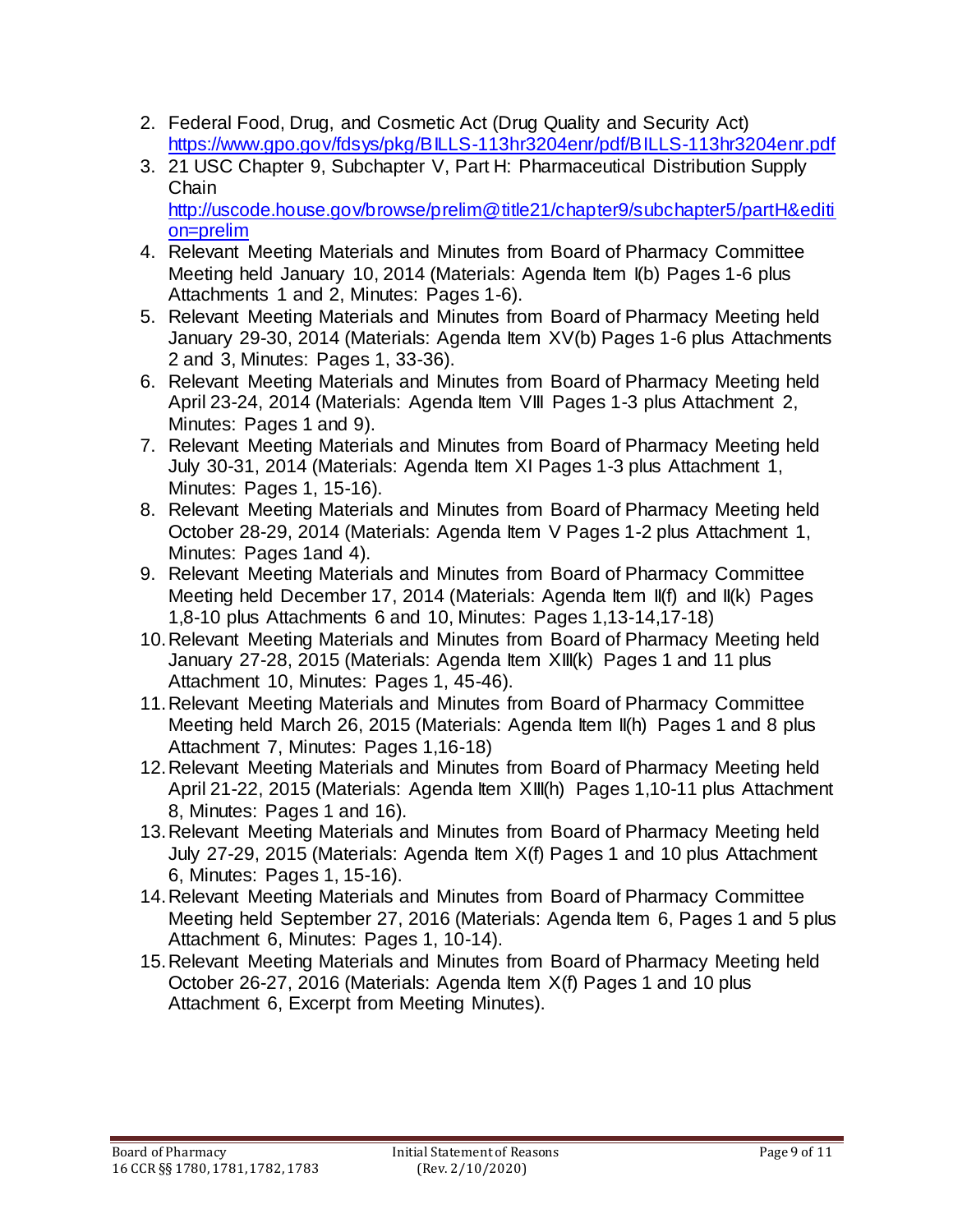#### **Business Impact**

The board has made an initial determination that the proposed regulatory action would have no significant statewide adverse economic impact directly affecting businesses and/or employees. This initial determination is based on the absence of testimony to that effect during the development of the proposed regulation, which occurred over several months. Additionally, the proposed regulation applies the regulatory provisions that apply to wholesalers to third-party logistics providers. Prior to 2014, these entities were licensed as "wholesalers" in California; however, as the result of the Food, Drug, and Cosmetic Act, the board can no longer license these entities as wholesalers.

#### **Economic Impact Assessment**

The board concludes that this regulatory proposal will have the following effects:

- (1) It is unlikely that the proposal will create or eliminate any jobs within California;
- (2) It is unlikely that the proposal will create new, or eliminate existing, businesses in California;
- (3) It is unlikely that the proposal will expand businesses currently doing businesses within the state

The board determined that it is unlikely that this regulatory proposal will impact jobs or businesses. This proposal establishes the regulatory expectations for 3PLs, who were previously licensed as drug wholesalers. The regulations expressly make the regulatory oversight of 3PLs consistent with the standards for wholesalers. As 3PLs were previously licensed as wholesalers, the board anticipates that they are already in compliance with the requirements specified within this proposal, as such there will not be an impact to jobs or businesses. Finally, the board determined that requiring wholesalers and 3PLs to comply with the current version of the USP with respect to storage and handling standards would also not impact jobs or businesses. The board anticipates that these entities are already complying with these standards as they are required by both federal and state law.

This regulatory proposal benefits the health and welfare of California residents because the proposed regulation establishes the regulatory requirements for third-party logistics providers. As third-party logistics providers can no longer be licensed as wholesalers, these regulations will ensure that the pharmaceutical drug supply chain is regulated and prescription medication is being safely distributed in California. Under the prior law, these entities were licensed as "wholesalers" in California and overseen by designated representatives. The new licensees are overseen by designated representative-3PLs, who have similar training and education requirements.

This regulatory proposal does not affect worker safety because the proposed regulation affects drug distribution practices between businesses, for the security of the drug supply and the benefit of consumers, but does not specify working conditions.